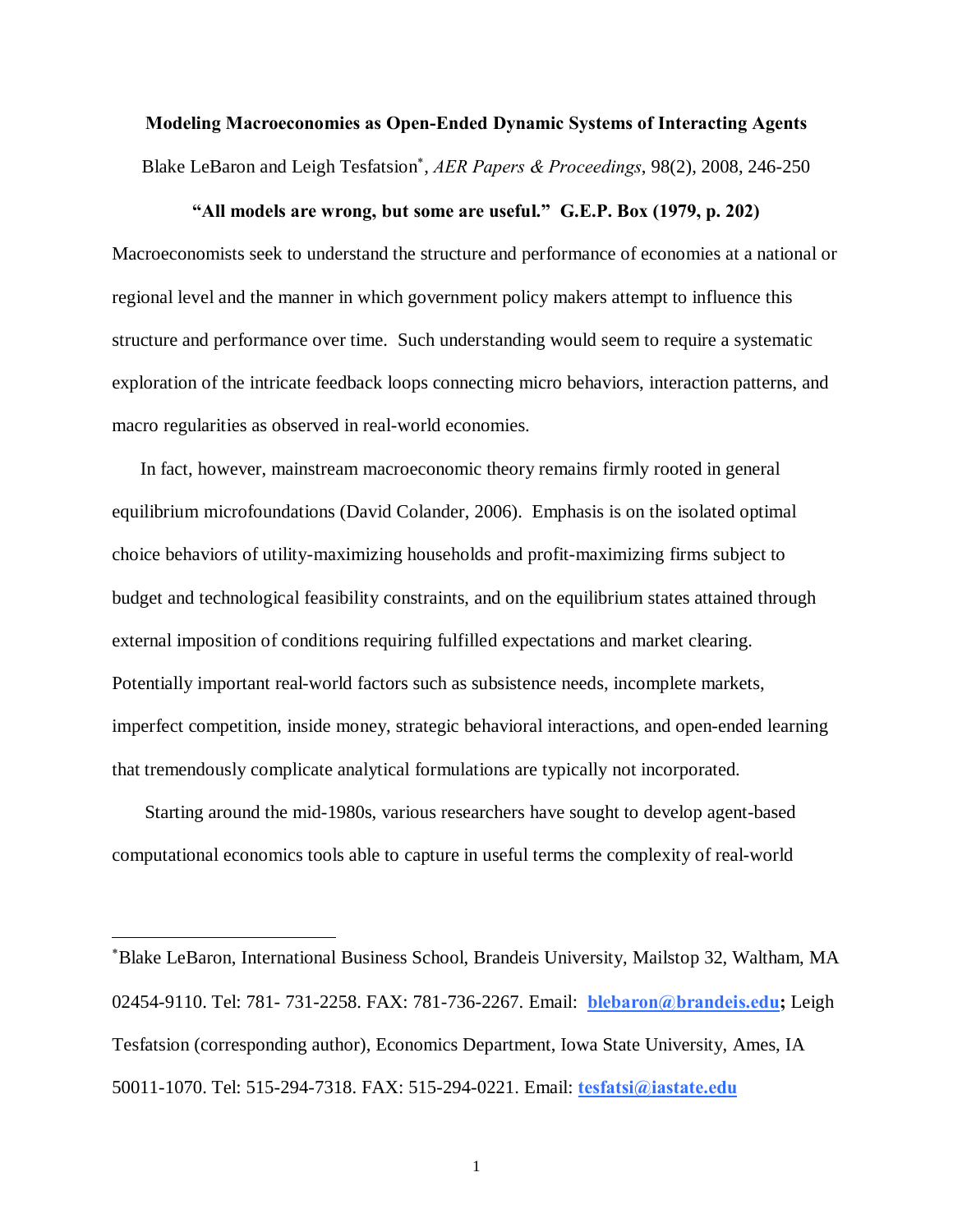economic phenomena. Could the application of such tools facilitate a more empirically-based approach to macroeconomic modeling?

 As elaborated in Joshua M. Epstein and Robert L. Axtell (1996) and Leigh Tesfatsion and Kenneth L. Judd (2006), *A*gent-based *C*omputational *E*conomics (ACE) is the computational study of economic processes modeled as dynamic systems of interacting agents.<sup>1</sup> Here õagentö refers broadly to an encapsulated collection of data and methods representing an entity residing in a computationally constructed world. Individual biological life forms, social groupings, institutions, and physical entities can all be represented as agents.

 ACE is a culture-dish approach to the study of economic worlds. Once initial conditions have been specified by the modeler, all subsequent world events are driven by agent interactions. These interactions 6 the attempts by agents to express actions within their worlds -- are determined dynamically in  $\tilde{\sigma}$  run-time by the agents  $\phi$  internal structures, informational states, beliefs, motivations, and data-processing methods. A crucial point is that modelers do not need to constrain agent interactions *a priori* by the imposition of equilibrium conditions, homogeneity assumptions, or other external coordination devices that have no real-world referents. Ideally, the agents in ACE models should be as free to act within their computational worlds as their empirical counterparts are within the real world.

 In order for an ACE model to facilitate the understanding of a real-world macroeconomy, however, three criteria must be met. First, the model must include an appropriate empiricallybased taxonomy of agents. Second, the scale of the model must be suitable for the particular

<sup>&</sup>lt;sup>1</sup>See **http://www.econ.iastate.edu/tesfatsi/ace.htm** for annotated pointers to ACE tutorials, readings, software, teaching resources, research groups, individual researchers, and research resource sites, including a site devoted to ACE studies of decentralized market economies.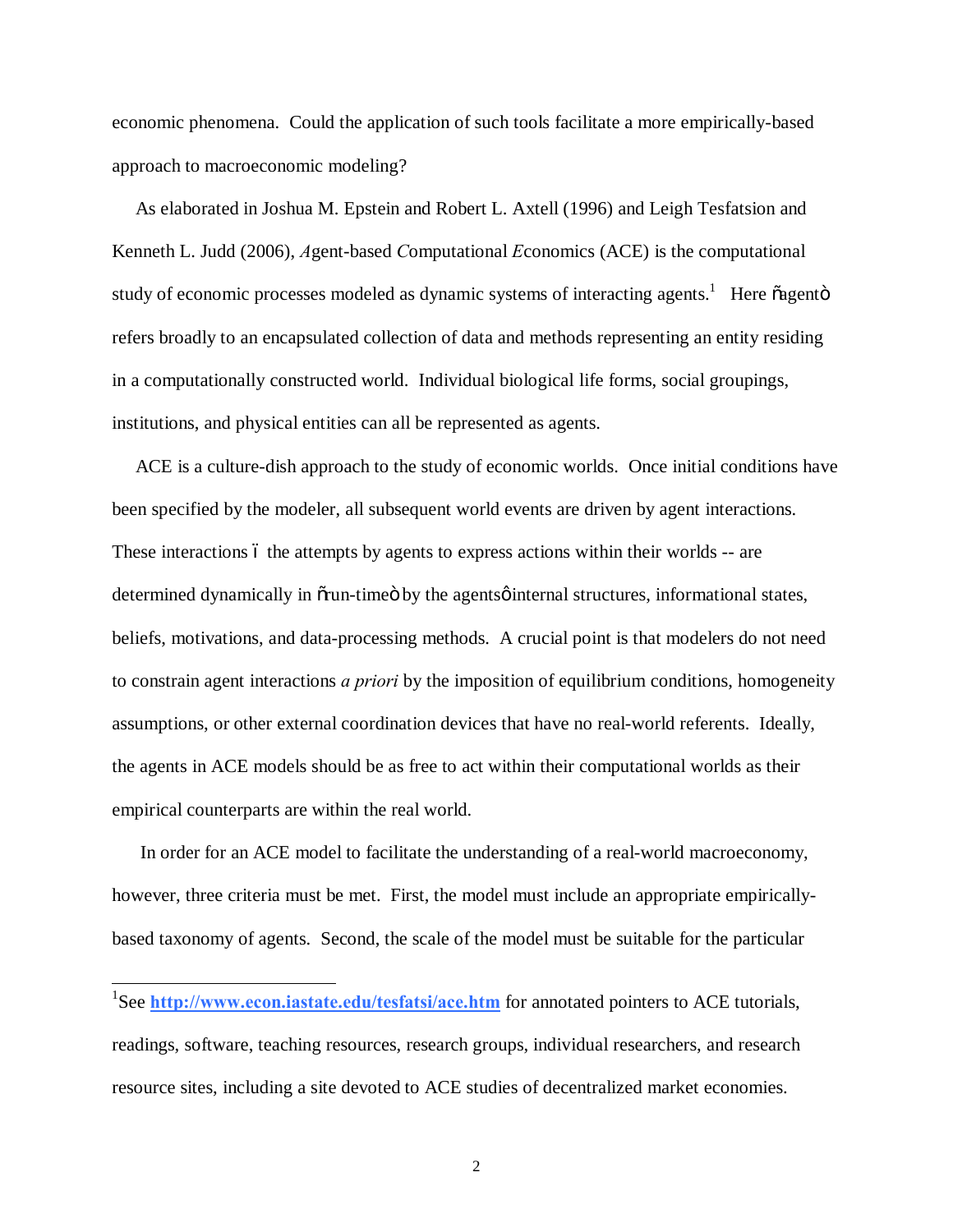purpose at hand. Third, model specifications must be subject to empirical validation in an attempt to provide genuine insight into proximate and ultimate causal mechanisms. The following sections address each of these criteria in turn.

# **I. Taxonomy: What Types of Agents for Macroeconomic Models?**

Taxonomy, the classification of phenomena into ordered groups or categories, is indispensable for scientific research. It facilitates information retrieval and establishes the foundations for comparative research (Ernst Mayr, 1997, Chapter 7).

 Empirically grounded taxonomic classification should routinely be undertaken as part of the process of macroeconomic theorizing and model building. What types of human needs and desires are relevant for understanding particular types of macroeconomic phenomena? What types of goods and services meet or could meet these human needs and desires? What types of facilities exist or could exist to produce these goods and services, and who participates in these production activities? What kinds of institutions exist or could exist to distribute these goods and services, and who participates in these distribution activities? And what types of players (if any) oversee the design and/or operation of these institutions, and for what purposes?

 ACE modeling per se provides no answers to these questions; it is a methodological approach, not a theory. Rather, ACE modeling provides a systematic way to incorporate whatever taxonomic classification a researcher believes is useful for the exploratory study of a particular economic phenomenon (Tesfatsion, 2007). The researcher is freed from the constrictive binds of analytical tractability and from the need to rely on narrow fragmented taxonomies arising from artificial disciplinary boundaries.

 More precisely, agents in ACE models can span all the way from passive features of the world with no cognitive function to decision makers with sophisticated cognitive abilities who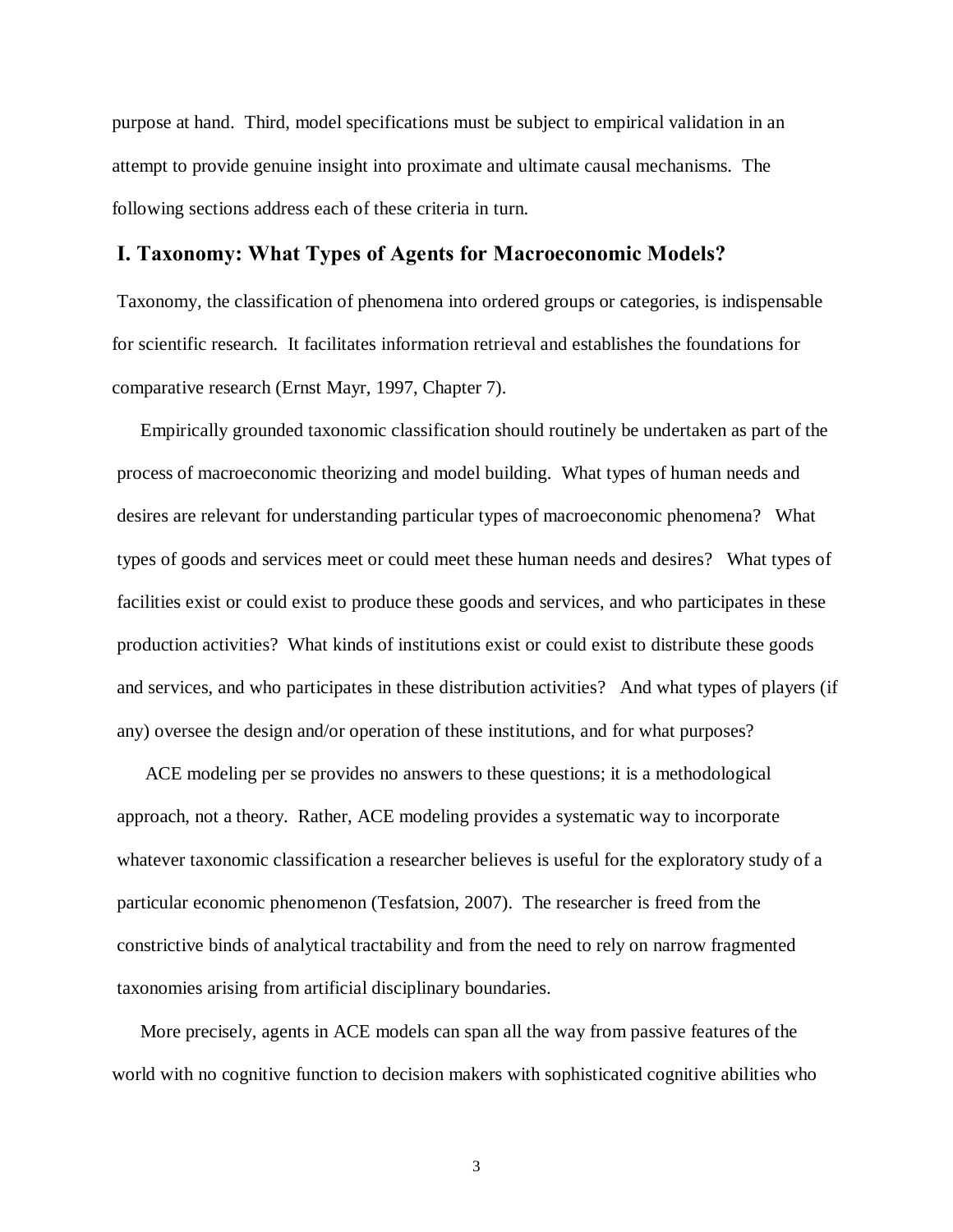actively gather and process data. For example, as illustrated in Tesfatsion and Judd (2006, Chapter 16), an ACE macroeconomic model might include structural agents (e.g. a spatial world), institutional agents (e.g. a legal system, corporations, markets), and cognitive agents (e.g. entrepreneurs, consumers, stock brokers, and government policy makers).

 Agents can also be composed of more elementary agents in various forms of hierarchical organization. For example, an ACE macroeconomic model might include the following hierarchy of nested agent refinements: national economy → {financial sector, business sector, household sector, government sector, foreign sector}; financial sector  $\rightarrow$  {commercial banks, insurance companies, stock brokers, bond dealers}; commercial banks  $\rightarrow$  {employees, shareholders}; employees  $\rightarrow$  {salaried workers, wage workers}; and so forth.

 ACE modeling thus provides macroeconomists with tremendous flexibility to tailor the breadth and depth of the  $\tilde{o}$  representative agents in their models to particular applications at hand. The taxonomy can be adjusted to the application rather than the application to the taxonomy, surely an essential prerequisite for sound scientific research.

 Once a taxonomy is specified, the data and methods of each agent type can be initialized using available evidence from field studies, econometric studies, human-subject laboratory experiments, surveys, and interviews. ACE models are typically implemented using programming languages with "object-oriented" capabilities that permit highly modular and extensible model formulations. It is therefore relatively easy to successively refine a model  $\alpha$ taxonomy as experience with the model is gained.

### **II. Scale Robustness: How Many Agents for Macroeconomic Models?**

As in all sciences, macroeconomics strives to construct models that are  $\delta$  simple but not too simple 6 for whatever purpose is at hand. Scaling is a critical aspect of this simplification. How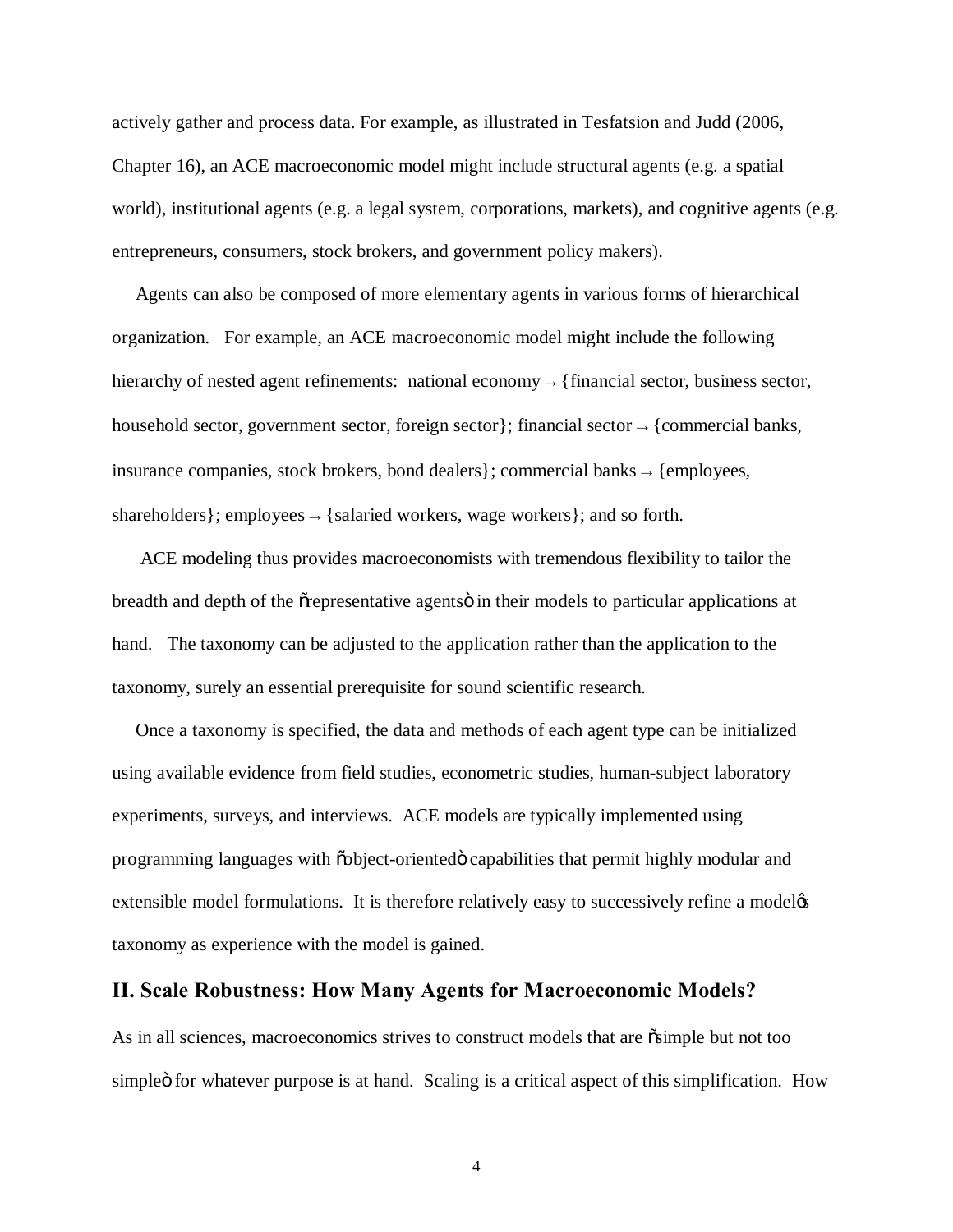many households with diverse needs and wants should be considered? How many goods and services to meet these needs and wants should be represented? How many institutional aspects of production and distribution should be explicitly incorporated? And so forth.

 Early in their training all economists are taught the potentially powerful effects of scale on the fundamental nature of economic activity. At one end of the spectrum, when market participants are sufficiently numerous,  $\tilde{\rho}$  perfect competition among buyers and sellers can result in effective price-taking behaviors with prices and quantities determined at efficient market-clearing levels. At the other end of the spectrum, when a market consists of a single seller facing numerous buyers (or vice versa), monopoly pricing can occur in which the single seller (or single buyer) sets the market price to extract as much own-profit as possible.

 In between these two extremes lies a vast, largely unexplored region in which rivalry among buyers and sellers leads to  $\ddot{\text{o}}$  imperfect competition. $\ddot{\text{o}}$  Within this region, economists have studied several special cases in some depth, including Bertrand or Cournot duopoly, particular types of oligopoly, and monopolistic competition. However, measured against the full range of possibilities, these special cases constitute a set of measure zero.

 Modern macroeconomic theory is largely founded on assumptions of perfect competition, driven to this modeling strategy not so much by empirical evidence as by considerations of analytical tractability. Coordination issues are commonly sidestepped by one of two means. One approach is to postulate market equilibrium in terms of high-level aggregate constructs, e.g., aggregates Y, K, and L satisfying an aggregate production relation  $Y=AF(K,L)$ , despite the incredibly stringent conditions required for the existence of such constructs (Franklin M. Fisher, 1993). The other approach is to postulate market equilibrium in terms of single representative agents for the household and firm sectors assumed to behave as competitive price takers despite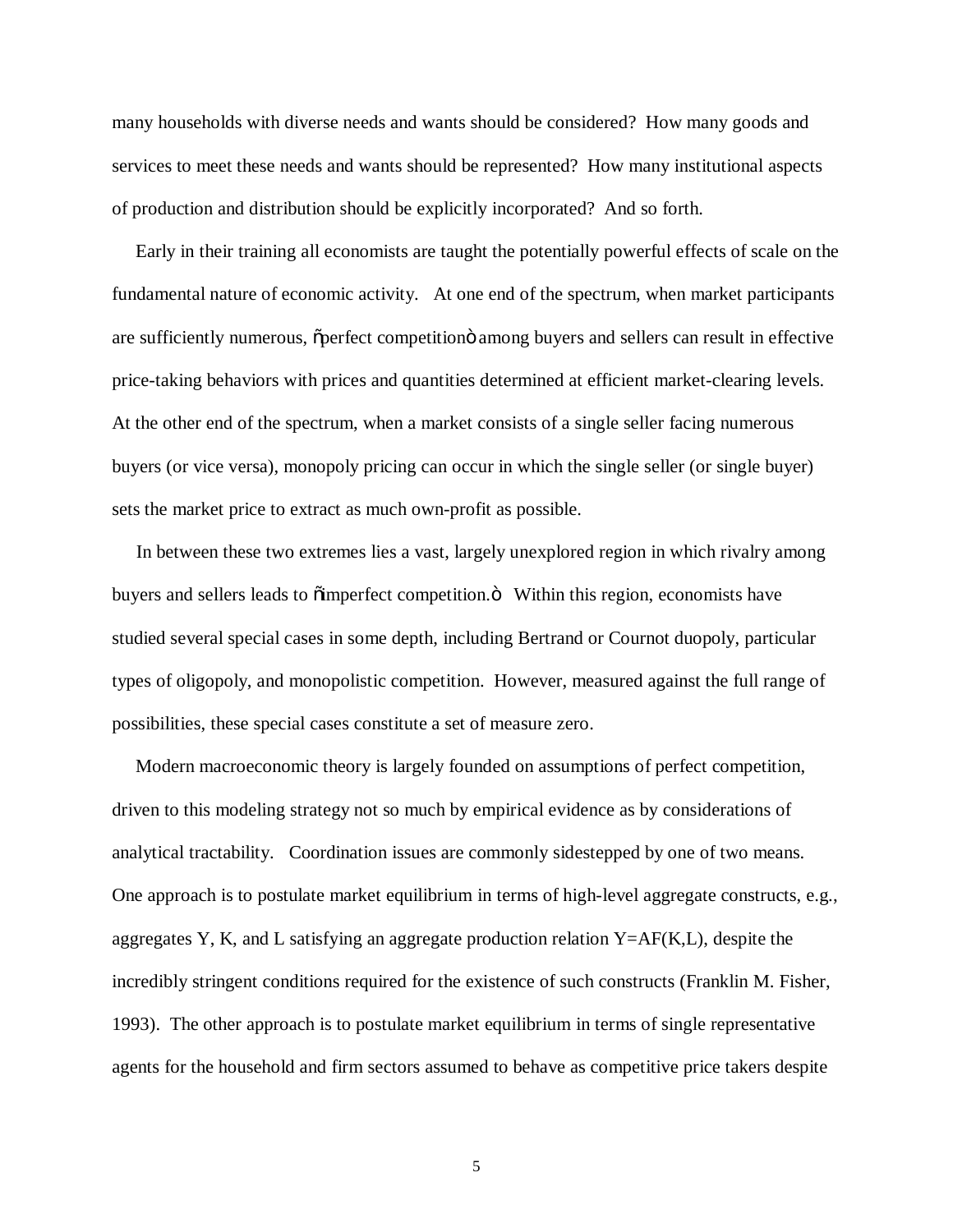the absence of contestable markets or large numbers of rival buyers and sellers, and despite the many logical difficulties associated with the presumption that single agents can adequately represent collectives of decision makers (Alan P. Kirman, 1992).

 One of the greatest potential contributions that ACE could make to macroeconomic theory is permitting the constructive exploration of scale effects without the external imposition of artificial coordination devices. What does it matter if an economy has 10,000 versus 300 million participants? What macroeconomic purposes are served by small-scale models, and which require a scale closer to empirical reality? Do macroeconomies exhibit important regularities that simply cannot be generated using small-scale models?

 ACE models implemented on modern computational platforms can include millions of heterogeneous interacting agents (Robert L. Axtell, 2001). The question is not whether this can be done but whether it should be done, and for what purposes.

# **III. Empirical Validation: Connecting to Data**

Empirical validation is obviously important for more traditional economic models as well as for ACE models. Nevertheless, ACE researchers and critical observers both acknowledge that certain validation problems facing ACE researchers are special to the ACE methodology.

 One problem involves degrees of freedom. ACE models often contain many parameters, and the claim is that the clever researcher can match any desired empirical feature using these degrees of freedom. This problem is compounded by the fact that functional forms and entire learning algorithms are at the disposal of the ACE researcher. Should a model use genetic algorithm learning or gradient ascent? Should information be stored in a neural network or in a linear forecasting model? This design flexibility suggests that ACE modeling tools might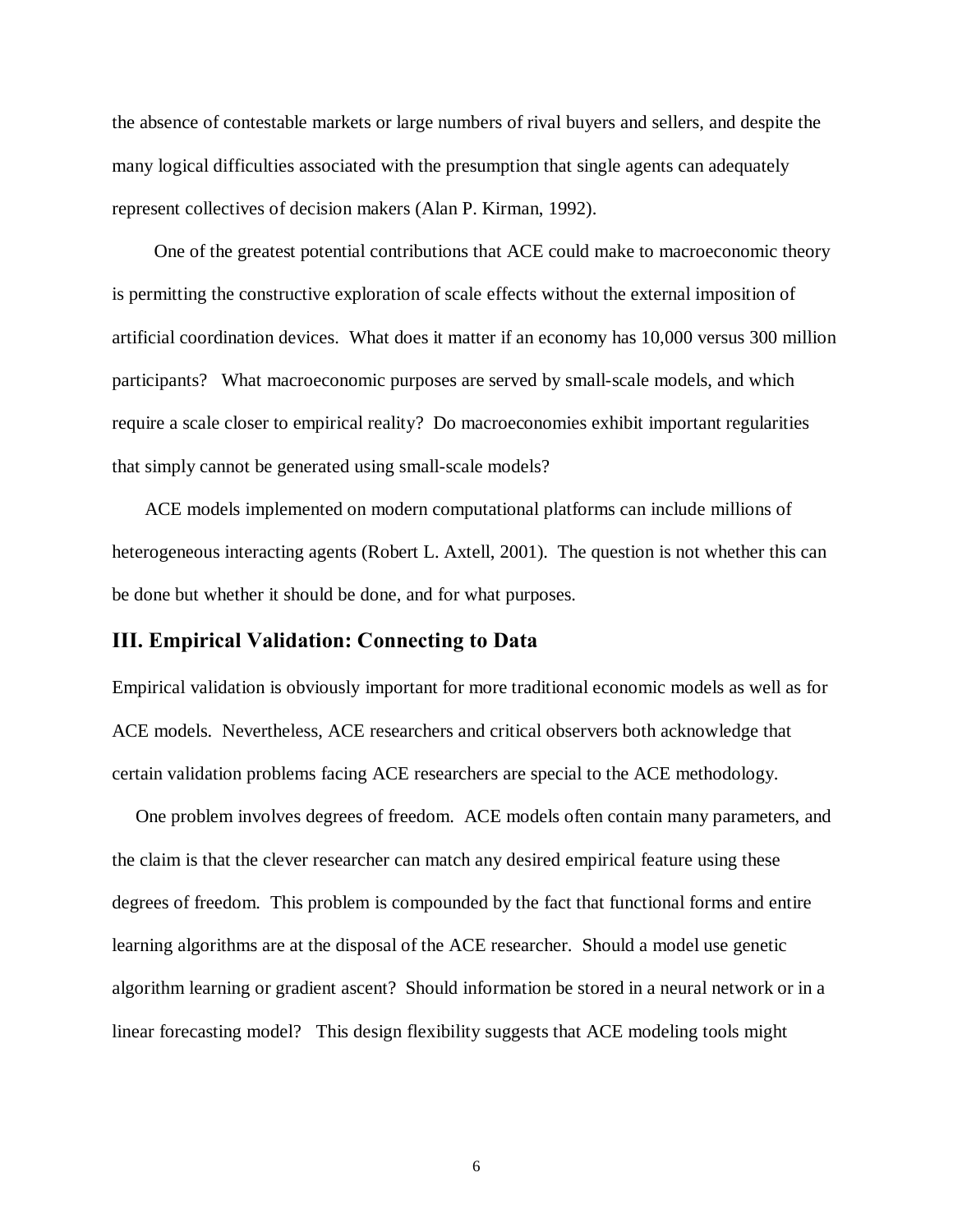almost be too rich in terms of fitting data. Another problem is that the properties of many ACE models are currently not well understood and not well motivated by observed human behavior.

 Despite these problems, there are substantive reasons to hope that ACE researchers will eventually be able to push the bar of empirical validation very high. Consider how ACE models are currently validated.

 One commonly-used method is to connect agent-level behavior to experiments with real people. In an early example of this type of research, Jasmina Arifovic (1996) found that the learning behavior of agents in an ACE foreign exchange model aligned well with participant behaviors in parallel human-subject laboratory experiments. A wide-ranging survey of more recent research along these lines can be found in Tesfatsion and Judd (2006, Chapter 19). It is clear that laboratory experiments will provide a crucial foundation for ACE modeling, since we still have relatively little information regarding how people learn in various field situations.

 In addition to laboratory data comparisons, another direct and obvious empirical validation test for an ACE model is to replicate empirical features at many levels and at multiple time scales. For example, a reasonable test for a financial market would be to fit the equity premium. However, this alone would not be a very convincing test. Fitting a wide array of features ranging from the non-normality of returns at daily frequencies to the long-range correlations of volatility and dividend-price ratios would be a much more impressive test; see Blake LeBaron (2006).

 Most standard macro models would stop here, but ACE models offer the possibility of further testing because they generate a rich micro economy underneath the macro data. For example, subject to data availability, one could test whether simulated trader behaviors aligned well with actual trader behaviors in data sets such as used by Terrance Odean (1999).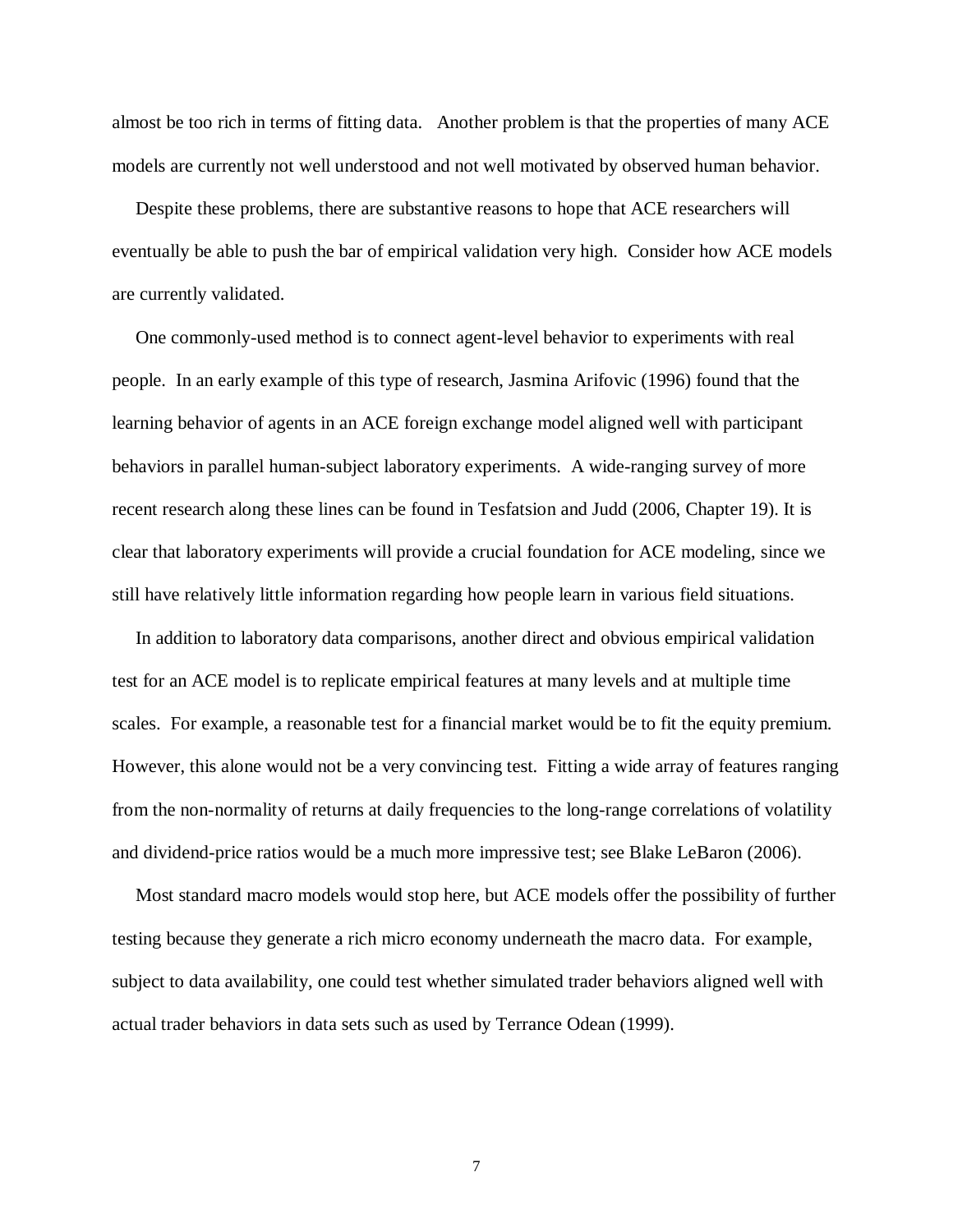It is also critical to realize that, beyond simple time series, ACE models generate a complete distributional dynamics for a modeled economy. One can check features such as simulated wealth distributions and firm sizes and compare these with corresponding distributions from real economies; see, e.g., Domenico Delli Gatti et al. (2006). This micro-level distributional approach to empirical validation requires information that might not always be available. However, modern macroeconomies with their increasing reliance on electronic transactions continue to put more data into machine-readable form. Moreover, inclusive data sets at the micro level are not required. Limited but representative samples of real-world micro data provide an important check on the empirical plausibility of simulated micro-level distributions.

 Since ACE macro models represent a fully functioning economy, they can also be empirically validated using procedures that are far from our traditional empirical toolbox. Human players can be allowed to interact with the models, and validation can take the form of testing the impact of human or machine players in a given situation. Also, simulated agents can be allowed to live with an actual data flow, as in the case of financial markets where one can observe the evolution of an order book with actual order flow augmented by simulated agent trades. A measure of validation would be how closely the simulated order book tracks the actual order book in the real market. See Michael Kearns and Luis Ortiz (2003) for an example of this type of work.

 Certainly many ACE models could be validated in more traditional identify/estimate/test cycles as with standard models. However, they do raise some practical complications for the applied econometrician. Most importantly, their computational nature makes them costly to estimate. Analytics are most likely impossible, and computational methods such as simulated method of moments, while fine in theory, might be too computationally costly to undertake. Also, ACE models could display complicated dynamics related to nonlinearities in their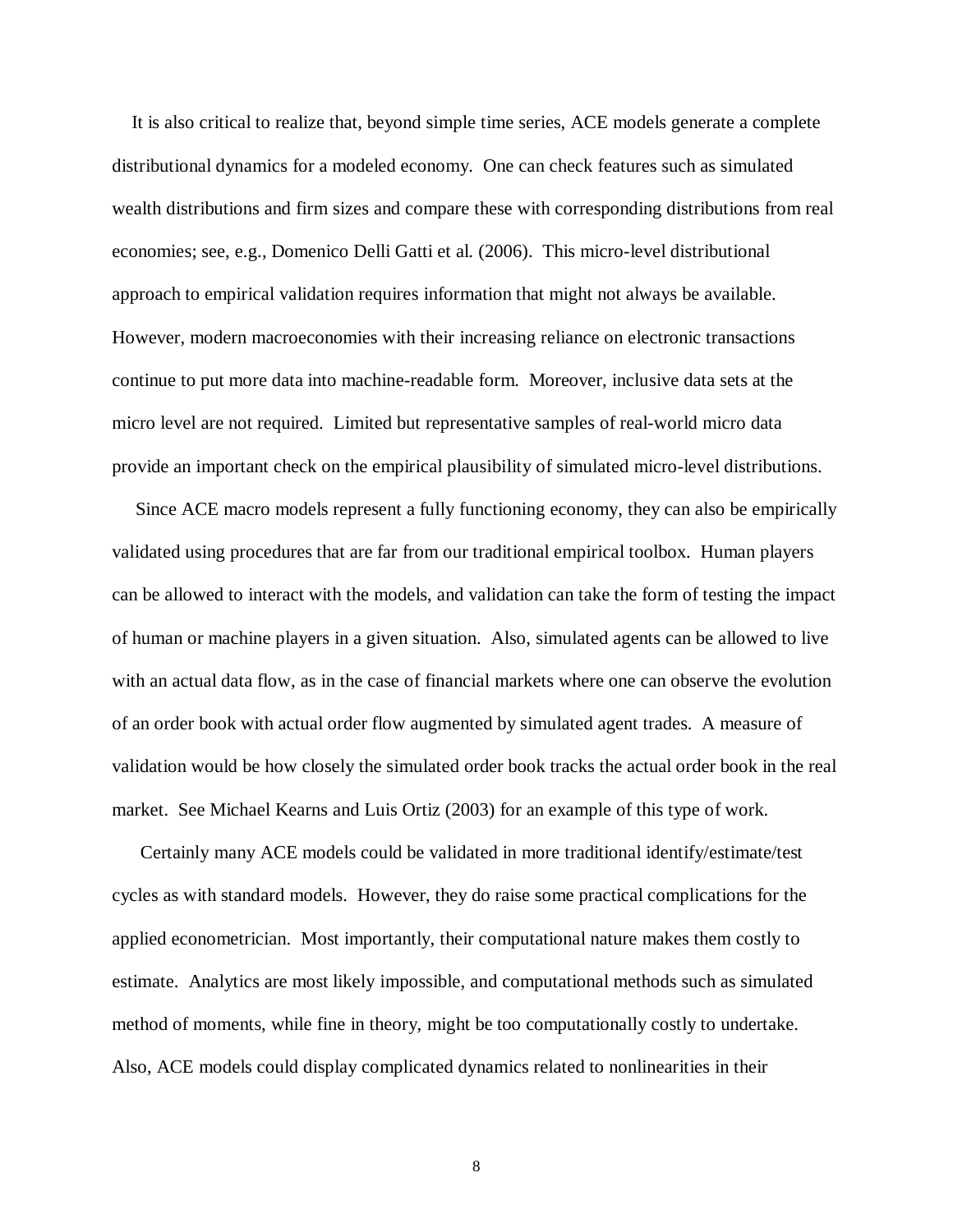interconnections, raising difficult questions about stationarity and ergodicity. In short, the very properties that make ACE models so interesting to study can cause empirical headaches when estimating them. All is not lost for traditional econometrics, but researchers will need to be more creative in how they apply statistical techniques.

 Finally, it is important to conjecture how policy makers could potentially make use of ACE macro models. Researchers at central banks might never decide to fit giant ACE macro models to data. It is quite possible that the usual reduced-form models will never be beaten at this task. Instead, policy makers could turn to ACE models to try to expand their current thinking.

 For example, policy makers could use ACE models to explore major policy changes that diverge far from current policy settings. An ACE macro model with learning and adapting agents provides a kind of living version of a policy experiment, exploring the importance of behavioral adjustments in a given situation. Such models might also be well suited for analyzing an economy in extreme situations, e.g., for evaluating the probability of a financial crash and recommending appropriate recovery policies. In short, ACE macro models could thrive in the tails of distributions where standard empirical models are likely to fail.

# **References**

Arifovic, Jasmina 1996. The Behavior of the Exchange Rate in the Genetic Algorithm and Experimental Economies." *Journal of Political Economy,* 104(3):510-541.

Axtell, Robert L. 2001.  $\tilde{o}$ Zipf Distribution of U.S. Firm Sizes. $\tilde{o}$  *Science* 293(5536), 1818-1820.

- Box, George E.P. 1979.  $\delta$ Robustness in the Strategy of Scientific Model Building, $\ddot{\text{o}}$  pp. 201-236 in *Robustness in Statistics*, eds. R.L. Launer and G.N. Wilkinson. NY:Academic Press.
- Colander, David. ed. 2006. *Post Walrasian Macroeconomics: Beyond the Dynamic Stochastic General Equilibrium Model.*. NY: Cambridge University Press.